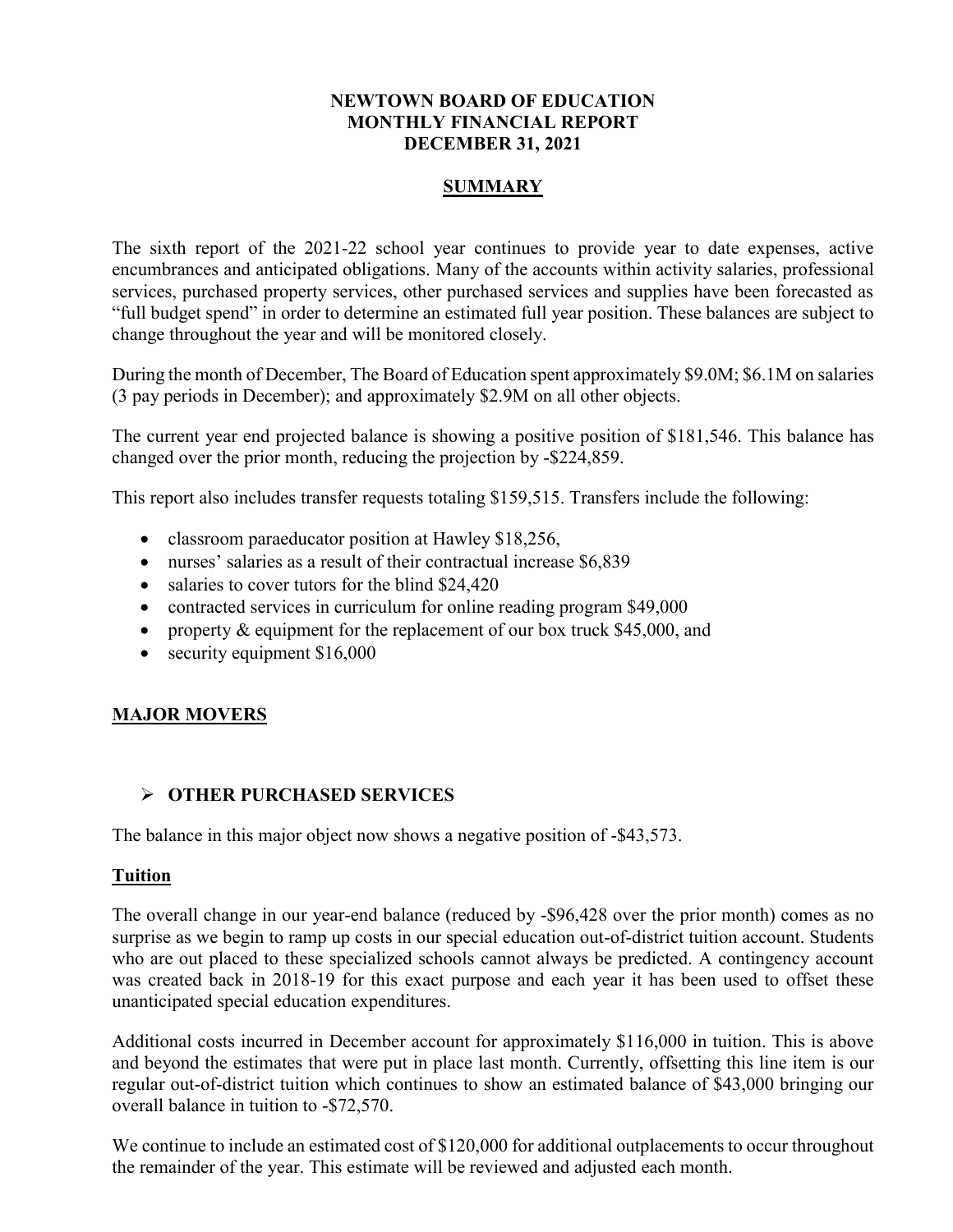# **Transportation**

In transportation we accounted for an additional credit of \$24,000 (over the prior month) for buses that have not run in December, bringing our total year-to-date credit to \$111,000. We do anticipate additional credits to come in the months ahead and will include them as they come due.

### **Contracted Services**

We have included a transfer request to cover an estimated cost of \$49,000 in contracted services for our K-8 license renewals on Lexia; this is our online reading program. This program is renewed each year, typically in June. The current year funding for this program was through our ESSER grant. Having the opportunity to utilize funds from the transportation credit would facilitate this purchase in the current year.

The transfer request calls for using our transportation credit towards this line item.

### ➢ **PROPERTY & EQUIPMENT**

This major object now shows a negative position of -\$67,261.

The account change is due to the inclusion of anticipated purchases for the maintenance and security departments.

### **Maintenance Equipment**

In maintenance, we have included an estimated cost for a new box truck. This truck is vital to servicing our schools with various cleaning supplies located in our warehouse. It is also used to move furniture and equipment and for making runs to the dump. The truck was purchased new in December of 2004 and has been in constant service for over 17 years, averaging 9,000 miles annually. Needless to say, this truck is overdue for replacement as repairs are constant and road safety is now a concern.

### **Security Equipment**

A software upgrade is needed for our SII door readers to function properly. Without this upgrade, service for these readers will no longer be available as we are running on a lower level platform. We have 128 door readers in the district.

We have two repeaters that are in dire need of replacement; one is located at the Middle School and one at the High School. These repeaters are used for communication between buildings using our twoway radios. This equipment typically has a lifespan of 8-10 years and we are approaching this timeline now. In future budgets, we will include a replacement program for the remaining repeaters throughout the district.

The transfer request calls for using our transportation credit towards this line item.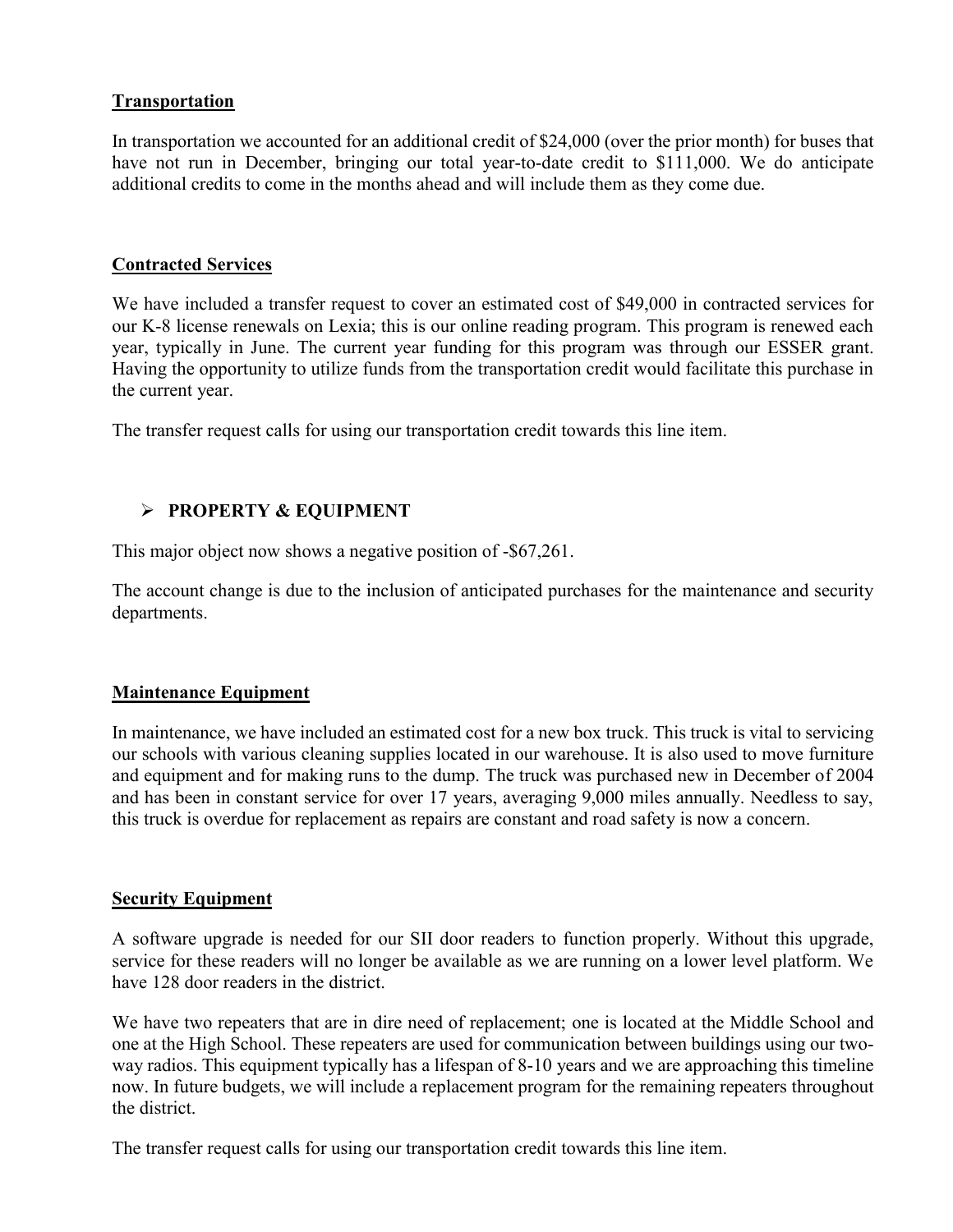# ➢ **OTHER OBJECTS**

### **Employee Benefits**

This account balance is showing a negative balance of -\$25,075

This year it was brought to our attention that a portion of the Purchasing Director's benefits (this is a shared Town & BoE position) was not being accounted for on the Board's side. We have now included this in our year to date expenditures.

Also included in our estimate, is an additional \$10,000 for employee pensions. This account will fluctuate based on the number of employees who are enrolled in defined contribution (401A) plan. Periodic adjustments to this account are required as we analyze run rates throughout the year.

### **Supplies**

This account balance is showing a positive balance of \$26,000

This balance was reduced by approximately \$26,000 over the prior month, mainly due to the increased usage in energy. We are not exceeding our budget at this time; however, our actual usage in natural gas was above our estimates.

### **Salaries**

This account balance is showing a positive balance of \$195,635

We continue to have many unfiled positions in our paraeducator union accounting for 60% of this balance.

Minor adjustments in our salary line continue as replacements are made in both certified and noncertified accounts. We have also adjusted our estimates for building subs (new hires) and daily subs as this cost fluctuates based on teacher leaves and other activities.

The total change over the prior month for this object was -\$16,526.

There were no emergency repairs to report in the month of December.

Tanja Vadas Director of Business & Finance January 14, 2022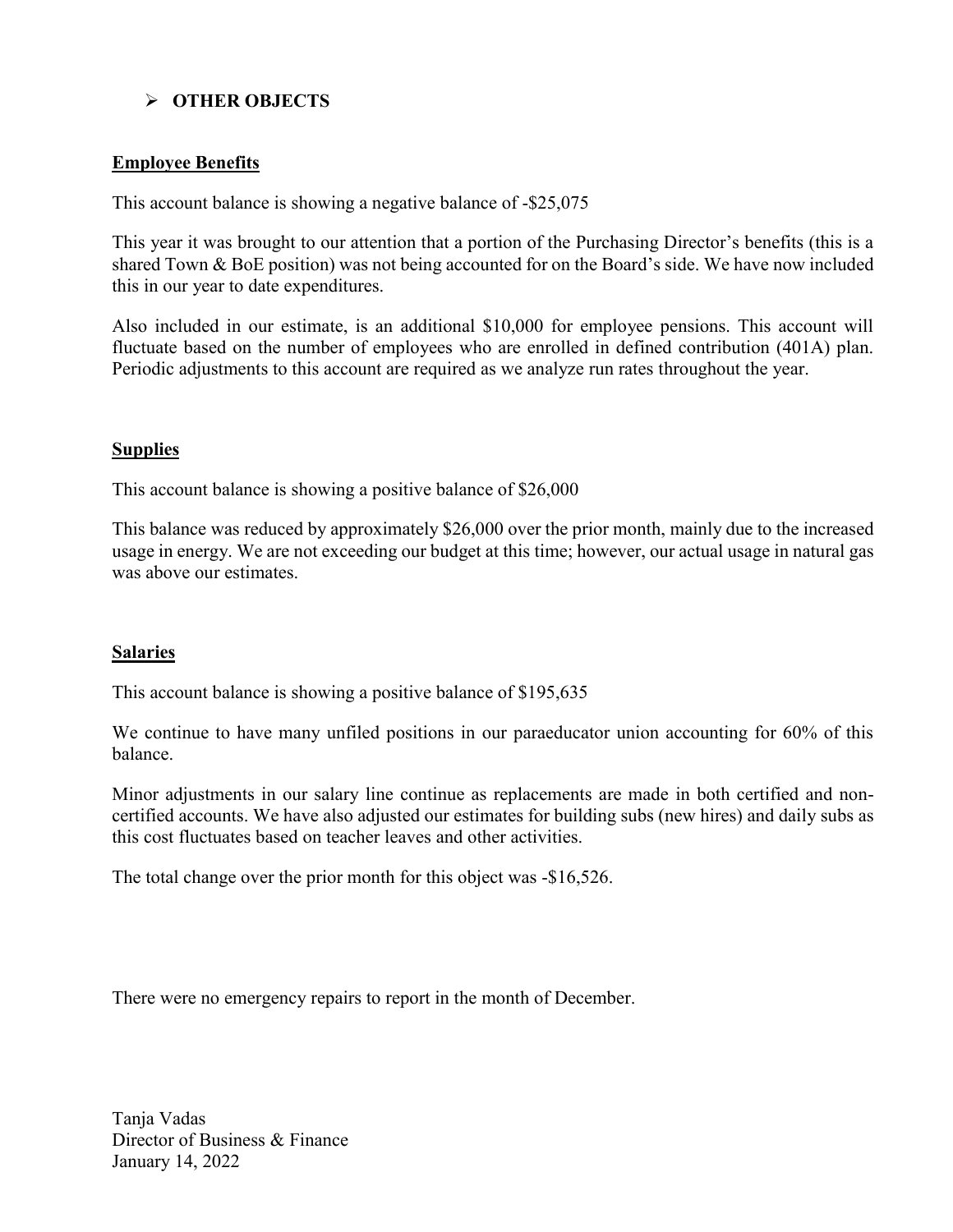| <b>OBJECT</b> | <b>CODE EXPENSE CATEGORY</b>     |    | <b>EXPENDED</b><br>$2020 - 2021$ |        | $2021 - 2022$<br><b>APPROVED</b><br><b>BUDGET</b> | <b>YTD</b><br><b>TRANSFERS</b><br>$2021 - 2022$ | <b>CURRENT</b><br><b>BUDGET</b> | <b>YTD</b><br><b>EXPENDITURE</b> |        | <b>ENCUMBER</b> | <b>BALANCE</b> | <b>ANTICIPATED</b><br><b>OBLIGATIONS</b> |      | <b>PROJECTED</b><br><b>BALANCE</b> | $\frac{0}{0}$<br><b>EXP</b> |
|---------------|----------------------------------|----|----------------------------------|--------|---------------------------------------------------|-------------------------------------------------|---------------------------------|----------------------------------|--------|-----------------|----------------|------------------------------------------|------|------------------------------------|-----------------------------|
|               | <b>GENERAL FUND BUDGET</b>       |    |                                  |        |                                                   |                                                 |                                 |                                  |        |                 |                |                                          |      |                                    |                             |
| 100           | <b>SALARIES</b>                  |    | $$51,136,424$ \ \$               |        | 52,267,415 \$                                     | $(84,000)$ \$                                   | 52,183,415 \$                   | 21,421,367 \$                    |        | 29, 227, 474 \$ | 1,534,574 \$   | 1,338,939 \$                             |      | 195,635                            | 99.63%                      |
| 200           | <b>EMPLOYEE BENEFITS</b>         |    | $$11,442,647$ \, S               |        | 11,665,232 \$                                     | $-$ \$                                          | 11,665,232 \$                   | 8,324,380 \$                     |        | 2,203,980 \$    | 1,136,872 \$   | $1,161,947$ \$                           |      | (25,075)                           | 100.21%                     |
| 300           | <b>PROFESSIONAL SERVICES</b>     | S. | 565,345 \$                       |        | 687,417 \$                                        | $-$ \$                                          | 687,417 \$                      | 204,236 \$                       |        | 65,561 \$       | 417,620 \$     | 417,620 \$                               |      | $\blacksquare$                     | 100.00%                     |
| 400           | <b>PURCHASED PROPERTY SERV.</b>  | \$ | 1,821,238 \$                     |        | 1,847,678 \$                                      | $-$ \$                                          | 1,847,678 \$                    | 836,546 \$                       |        | 420,720 \$      | 590,412 \$     | 594,592 \$                               |      | (4,180)                            | 100.23%                     |
| 500           | <b>OTHER PURCHASED SERVICES</b>  | \$ | 9,172,832 \$                     |        | 9,406,686 \$                                      | 84,000 \$                                       | 9,490,686 \$                    | 4,400,585 \$                     |        | 5,335,380 \$    | $(245,279)$ \$ | $(201,706)$ \$                           |      | (43,573)                           | 100.46%                     |
| 600           | <b>SUPPLIES</b>                  | \$ | 3,455,926 \$                     |        | 3,381,039 \$                                      | $-$ \$                                          | 3,381,039 \$                    | 1,409,665 \$                     |        | 212,744 \$      | 1,758,630 \$   | 1,732,630 \$                             |      | 26,000                             | 99.23%                      |
| 700           | <b>PROPERTY</b>                  | \$ | 963,462 \$                       |        | 268,112 \$                                        | $-$ \$                                          | 268,112 \$                      | 45,934 \$                        |        | 131,298 \$      | 90,880 \$      | 158,141 \$                               |      | (67,261)                           | 125.09%                     |
| 800           | <b>MISCELLANEOUS</b>             | S. | 66,663 \$                        |        | 74,119 \$                                         | $-$ \$                                          | 74,119 \$                       | 51,902 \$                        |        | 601 \$          | 21,616 \$      | 21,616 \$                                |      | $\sim$                             | 100.00%                     |
| 910           | <b>SPECIAL ED CONTINGENCY</b>    | \$ |                                  | $-$ \$ | $100,000$ \$                                      | $-$ \$                                          | 100,000 S                       |                                  | $-$ \$ | $-$ \$          | 100,000 \$     |                                          | - \$ | 100,000                            | $0.00\%$                    |
|               | <b>TOTAL GENERAL FUND BUDGET</b> |    |                                  |        | \$ 78,624,538 \$ 79,697,698 \$                    |                                                 | $-$ \$ 79,697,698 \$            | 36,694,614 \$                    |        | 37,597,758 \$   | 5,405,326 \$   | 5,223,780 \$                             |      | 181,546                            | 99.77%                      |
| -900          | <b>TRANSFER NON-LAPSING</b>      | \$ | 27,238                           |        |                                                   |                                                 |                                 |                                  |        |                 |                |                                          |      |                                    |                             |
|               | <b>GRAND TOTAL</b>               |    |                                  |        | \$ 78,651,776 \$ 79,697,698 \$                    | $-$ S                                           | 79,697,698 \$                   | 36.694.614                       | - S    | 37,597,758 \$   | 5,405,326 \$   | 5,223,780 \$                             |      | 181,546                            | 99.77%                      |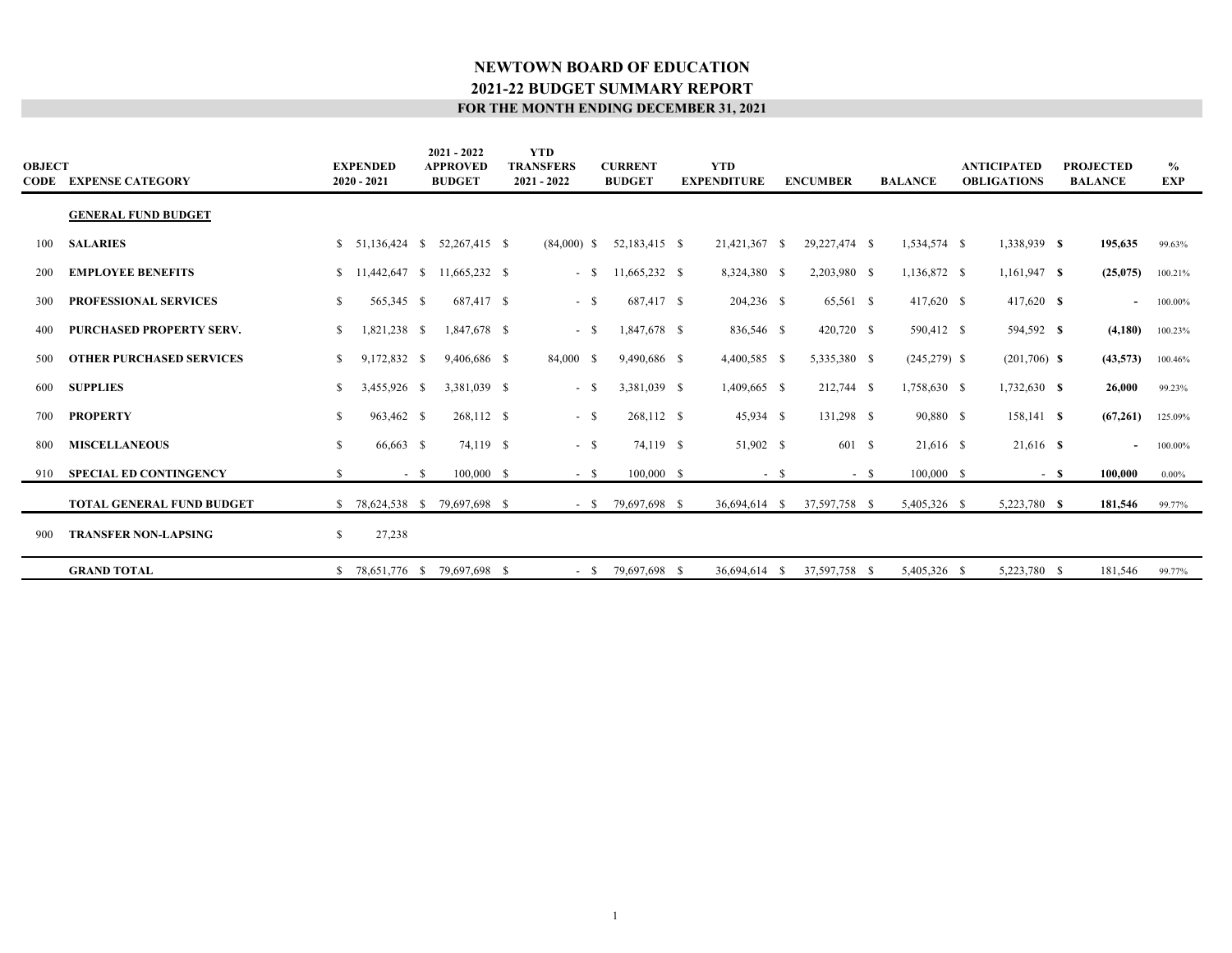| <b>OBJECT</b> | <b>CODE EXPENSE CATEGORY</b>           |              | <b>EXPENDED</b><br>$2020 - 2021$ | $2021 - 2022$<br><b>APPROVED</b><br><b>BUDGET</b> | <b>YTD</b><br><b>TRANSFERS</b><br>$2021 - 2022$ |      | <b>CURRENT</b><br><b>BUDGET</b> |      | <b>YTD</b><br><b>EXPENDITURE</b> | <b>ENCUMBER</b>                |              | <b>BALANCE</b>           |              | <b>ANTICIPATED</b><br><b>OBLIGATIONS</b> |              | <b>PROJECTED</b><br><b>BALANCE</b> | $\%$<br><b>EXP</b> |
|---------------|----------------------------------------|--------------|----------------------------------|---------------------------------------------------|-------------------------------------------------|------|---------------------------------|------|----------------------------------|--------------------------------|--------------|--------------------------|--------------|------------------------------------------|--------------|------------------------------------|--------------------|
| 100           | <b>SALARIES</b>                        |              |                                  |                                                   |                                                 |      |                                 |      |                                  |                                |              |                          |              |                                          |              |                                    |                    |
|               | <b>Administrative Salaries</b>         | S            | 4,186,380 \$                     | 4,221,800 \$                                      | 14,759 \$                                       |      | 4,236,559 \$                    |      | 2,164,212 \$                     | 2,065,788 \$                   |              | 6,560 \$                 |              | 8,200 \$                                 |              | (1,640)                            | 100.04%            |
|               | Teachers & Specialists Salaries        | \$           | 32,684,013 \$                    | 33,063,708 \$                                     | $(171, 759)$ \$                                 |      | 32,891,949 \$                   |      | 12,566,762 \$                    | 20,201,695 \$                  |              | 123,492 \$               |              | 23,588 \$                                |              | 99,904                             | 99.70%             |
|               | Early Retirement                       | \$.          | 16,000 \$                        | 8,000 \$                                          | 73,000 \$                                       |      | 81,000 \$                       |      | 81,000 \$                        | ۰                              | $\mathbf{s}$ |                          | - S          |                                          | - S          | $\overline{\phantom{a}}$           | 100.00%            |
|               | Continuing Ed./Summer School           | \$.          | 72,844 \$                        | 93,097 \$                                         | $1,136$ \$                                      |      | 94,233 \$                       |      | 70,415 \$                        | 23,818 \$                      |              | $\overline{\phantom{a}}$ | -S           |                                          | -S           | $\overline{\phantom{a}}$           | 100.00%            |
|               | Homebound & Tutors Salaries            | \$.          | 78,691 \$                        | 159,858 \$                                        | $\sim$                                          | - \$ | 159,858 \$                      |      | $40,140$ \$                      | 37,665 \$                      |              | 82,053 \$                |              | 81,656 \$                                |              | 397                                | 99.75%             |
|               | Certified Substitutes                  | \$.          | 753,567 \$                       | 642,310 \$                                        | $\sim$                                          | - \$ | 642,310 \$                      |      | 242,241 \$                       | 250,627 \$                     |              | 149,442 \$               |              | 282,298 \$                               |              | (132, 856)                         | 120.68%            |
|               | Coaching/Activities                    | \$.          | 624,714 \$                       | 662,356 \$                                        | $\sim$                                          | - \$ | 662,356 \$                      |      | 200,391 \$                       | $2,667$ \$                     |              | 459,299 \$               |              | 459,299 \$                               |              | $\overline{\phantom{a}}$           | 100.00%            |
|               | Staff & Program Development            | \$.          | 169,712 \$                       | 150,083 \$                                        | $\overline{\phantom{a}}$                        | -\$  | 150,083 \$                      |      | 72,578 \$                        | 44,934 \$                      |              | 32,571 \$                |              | 32,571 \$                                |              | $\sim$                             | 100.00%            |
|               | <b>CERTIFIED SALARIES</b>              |              | $$38.585.921$ \$                 | 39,001,212 \$                                     | $(82, 864)$ \$                                  |      | 38,918,348 \$                   |      | 15,437,739 \$                    | 22,627,193 \$                  |              | 853,416 \$               |              | 887,611 \$                               |              | (34, 195)                          | 100.09%            |
|               | Supervisors & Technology Salaries      | \$           | 1,017,628 \$                     | 1,086,292 \$                                      | 15,046 \$                                       |      | $1,101,338$ \$                  |      | 563,965 \$                       | 454,548 \$                     |              | 82,825 \$                |              | 63,044 \$                                |              | 19,781                             | 98.20%             |
|               | Clerical & Secretarial Salaries        | \$.          | 2.286,001 \$                     | 2,312,625 \$                                      | $6,137$ \$                                      |      | 2,318,762 \$                    |      | $1,100,308$ \$                   | 1,184,844 \$                   |              | 33,611 \$                |              | 15,000 \$                                |              | 18,611                             | 99.20%             |
|               | <b>Educational Assistants</b>          | \$.          | 2,679,741 \$                     | 2,970,947 \$                                      | $(31,259)$ \$                                   |      | 2,939,688 \$                    |      | 1,196,352 \$                     | $1,550,123$ \$                 |              | 193,213 \$               |              | 78,840 \$                                |              | 114,372                            | 96.11%             |
|               | Nurses & Medical Advisors              | \$.          | 872,353 \$                       | 909,761 \$                                        | 17,414 \$                                       |      | 927,175 \$                      |      | 369,900 \$                       | 538,687 \$                     |              | 18,588 \$                |              | $21,045$ \$                              |              | (2,457)                            | 100.26%            |
|               | Custodial & Maint. Salaries            | \$.          | 3,156,782 \$                     | 3,326,720 \$                                      | $4,698$ \$                                      |      | 3,331,418 \$                    |      | 1,583,210 \$                     | 1,632,593 \$                   |              | 115,615 \$               |              | 92,748 \$                                |              | 22,867                             | 99.31%             |
|               | Non-Certied Adj & Bus Drivers Salaries | \$           | 10,597 \$                        | 98,779 \$                                         | $(98, 779)$ \$                                  |      |                                 | - \$ |                                  | \$<br>$\overline{\phantom{a}}$ | - \$         |                          | $\mathbf{s}$ |                                          | $\mathbf{s}$ | $\overline{\phantom{a}}$           | #DIV/0!            |
|               | Career/Job Salaries                    | \$           | 53,746 \$                        | 134,711 \$                                        | $\overline{\phantom{a}}$                        | -S   | 134,711 \$                      |      | 61,083 \$                        | 120,921 \$                     |              | $(47,293)$ \$            |              | $(43,858)$ \$                            |              | (3, 435)                           | 102.55%            |
|               | <b>Special Education Svcs Salaries</b> | $\mathbb{S}$ | 1,364,876 \$                     | 1,400,112 \$                                      | 49,700 \$                                       |      | 1,449,812 \$                    |      | 602,871 \$                       | 744,425 \$                     |              | 102,517 \$               |              | 36,311 \$                                |              | 66,205                             | 95.43%             |
|               | Security Salaries & Attendance         | \$           | 596,036 \$                       | 640,246 \$                                        | 35,907 \$                                       |      | 676,153 \$                      |      | 303,349 \$                       | 363,663 \$                     |              | $9,142$ \$               |              | 9,539 \$                                 |              | (398)                              | 100.06%            |
|               | Extra Work - Non-Cert.                 | \$.          | 146,562 \$                       | 118,010 \$                                        | $\sim$                                          | - \$ | 118,010 \$                      |      | 57,261 \$                        | 10,478 \$                      |              | 50,270 \$                |              | 51,870 \$                                |              | (1, 599)                           | 101.36%            |
|               | Custodial & Maint. Overtime            | \$.          | 359,759 \$                       | 236,000 \$                                        | $\sim$                                          | -S   | 236,000 \$                      |      | 135,634 \$                       | $\overline{\phantom{a}}$       | $\mathbf{s}$ | 100,366 \$               |              | 104,484 \$                               |              | (4, 117)                           | 101.74%            |
|               | Civic Activities/Park & Rec.           | \$           | $6,423$ \$                       | 32,000 \$                                         | $\sim$                                          | -S   | 32,000 \$                       |      | $9,695$ \$                       | $-$ \$                         |              | 22,305 \$                |              | $22,305$ \$                              |              | $\sim$                             | 100.00%            |
|               | NON-CERTIFIED SALARIES                 | S.           | 12,550,504 \$                    | 13,266,203 \$                                     | $(1,136)$ \$                                    |      | 13,265,067 \$                   |      | 5,983,628 \$                     | $6,600,281$ \$                 |              | 681,158 \$               |              | 451,328 \$                               |              | 229,830                            | 98.27%             |
|               | <b>SUBTOTAL SALARIES</b>               |              | $$51,136,424$ \$                 | 52,267,415 \$                                     | $(84,000)$ \$                                   |      | 52,183,415 \$                   |      | 21,421,367 \$                    | 29,227,474 \$                  |              | 1,534,574 \$             |              | 1,338,939 \$                             |              | 195,635                            | 99.63%             |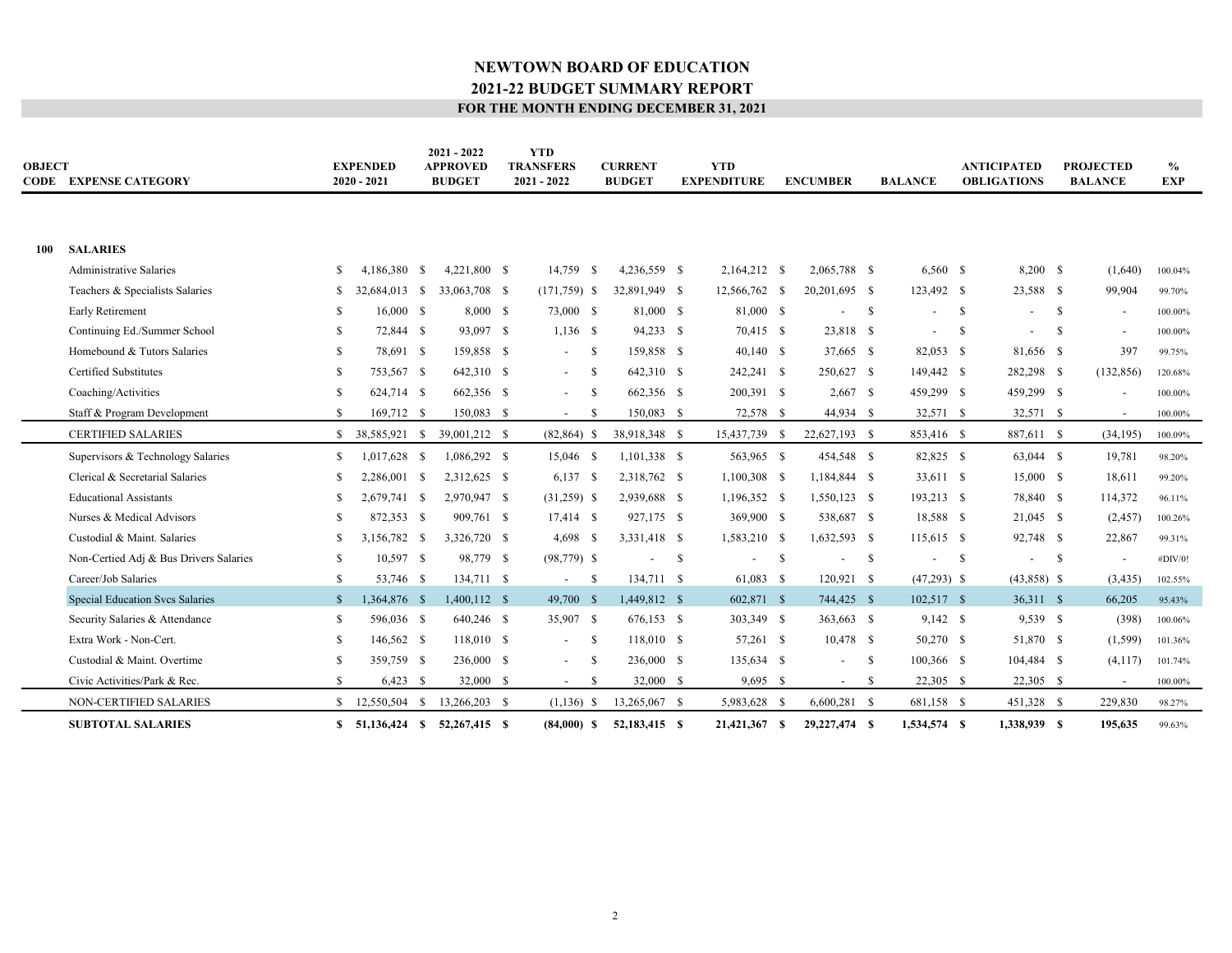| OBJECT | <b>CODE EXPENSE CATEGORY</b>        |     | <b>EXPENDED</b><br>$2020 - 2021$ |    | $2021 - 2022$<br><b>APPROVED</b><br><b>BUDGET</b> |    | <b>YTD</b><br><b>TRANSFERS</b><br>$2021 - 2022$ |      | <b>CURRENT</b><br><b>BUDGET</b> |      | <b>YTD</b><br><b>EXPENDITURE</b> |    | <b>ENCUMBER</b>          |      | <b>BALANCE</b> |              | <b>ANTICIPATED</b><br><b>OBLIGATIONS</b> |     | <b>PROJECTED</b><br><b>BALANCE</b> | $\frac{0}{0}$<br><b>EXP</b> |
|--------|-------------------------------------|-----|----------------------------------|----|---------------------------------------------------|----|-------------------------------------------------|------|---------------------------------|------|----------------------------------|----|--------------------------|------|----------------|--------------|------------------------------------------|-----|------------------------------------|-----------------------------|
| 200    | <b>EMPLOYEE BENEFITS</b>            |     |                                  |    |                                                   |    |                                                 |      |                                 |      |                                  |    |                          |      |                |              |                                          |     |                                    |                             |
|        | Medical & Dental Expenses           | \$  | 8,282,131 \$                     |    | 8,532,018 \$                                      |    | $\overline{\phantom{a}}$                        |      | 8,532,018 \$                    |      | $6,422,225$ \$                   |    | 2,099,565 \$             |      | $10,228$ \$    |              | $22,353$ \$                              |     | (12, 125)                          | 100.14%                     |
|        | Life Insurance                      | \$  | 87,146 \$                        |    | 86,760 \$                                         |    | $\sim$                                          | -S   | 86,760 \$                       |      | 43,872 \$                        |    | $\overline{\phantom{a}}$ | - S  | 42,888 \$      |              | 42,888 \$                                |     | $\overline{\phantom{a}}$           | 100.00%                     |
|        | FICA & Medicare                     | \$. | 1,590,115 \$                     |    | 1,641,519 \$                                      |    |                                                 |      | 1,641,519 \$                    |      | 709,013 \$                       |    | $\sim$                   | - S  | 932,506 \$     |              | 932,506 \$                               |     | $\overline{\phantom{a}}$           | 100.00%                     |
|        | Pensions                            | \$  | 932,839 \$                       |    | 869,471 \$                                        |    | $\sim$                                          | -S   | 869,471 \$                      |      | 808,979 \$                       |    | 750 \$                   |      | 59,742 \$      |              | 69,742 \$                                |     | (10,000)                           | 101.15%                     |
|        | Unemployment & Employee Assist.     | \$  | 104,314 \$                       |    | $102,000$ \$                                      |    |                                                 | -S   | 102,000 \$                      |      | 7,542 \$                         |    | $-$ \$                   |      | 94,458 \$      |              | 94,458 \$                                |     | $\blacksquare$                     | 100.00%                     |
|        | Workers Compensation                | \$. | 446,103 \$                       |    | 433,464 \$                                        |    | $\sim$                                          | -S   | 433,464 \$                      |      | 332,749 \$                       |    | 103,665 \$               |      | $(2,950)$ \$   |              | $\sim$                                   | -S  | (2,950)                            | 100.68%                     |
|        | SUBTOTAL EMPLOYEE BENEFITS          |     | $$11,442,647$ \$                 |    | 11,665,232 \$                                     |    | $\overline{\phantom{a}}$                        |      | 11,665,232 \$                   |      | 8,324,380 \$                     |    | 2,203,980 \$             |      | 1,136,872 \$   |              | 1,161,947 \$                             |     | (25,075)                           | 100.21%                     |
|        |                                     |     |                                  |    |                                                   |    |                                                 |      |                                 |      |                                  |    |                          |      |                |              |                                          |     |                                    |                             |
| 300    | <b>PROFESSIONAL SERVICES</b>        |     |                                  |    |                                                   |    |                                                 |      |                                 |      |                                  |    |                          |      |                |              |                                          |     |                                    |                             |
|        | Professional Services               | \$. | 468,690 \$                       |    | 518,402 \$                                        |    | $\sim$                                          | -S   | 518,402 \$                      |      | 150,073 \$                       |    | 51,393 \$                |      | 316,935 \$     |              | 316,935 \$                               |     | $\overline{\phantom{a}}$           | 100.00%                     |
|        | Professional Educational Serv.      | \$  | 96,655 \$                        |    | 169,015 \$                                        |    | $\sim$ 100 $\mu$                                | - \$ | 169,015 \$                      |      | 54,162 \$                        |    | 14,168 \$                |      | 100,685 \$     |              | 100,685 \$                               |     | $\sim$                             | 100.00%                     |
|        | SUBTOTAL PROFESSIONAL SERV.         | S   | 565,345 \$                       |    | 687,417 \$                                        |    | $\overline{\phantom{a}}$                        | S    | 687,417 \$                      |      | 204,236 \$                       |    | 65,561 S                 |      | 417,620 \$     |              | 417,620 \$                               |     | $\overline{\phantom{0}}$           | 100.00%                     |
|        |                                     |     |                                  |    |                                                   |    |                                                 |      |                                 |      |                                  |    |                          |      |                |              |                                          |     |                                    |                             |
| 400    | PURCHASED PROPERTY SERV.            |     |                                  |    |                                                   |    |                                                 |      |                                 |      |                                  |    |                          |      |                |              |                                          |     |                                    |                             |
|        | Buildings & Grounds Contracted Svc. | \$. | 635,010 \$                       |    | 678,563 \$                                        |    | $\sim$                                          | - \$ | 678,563 \$                      |      | 377,295 \$                       |    | 251,889 \$               |      | 49,379 \$      |              | 53,537 \$                                |     | (4,157)                            | 100.61%                     |
|        | Utility Services - Water & Sewer    | \$  | 98,263 \$                        |    | 151,157 \$                                        |    | $\sim 100$                                      | - \$ | 151,157 \$                      |      | 51,730 \$                        |    | $\overline{\phantom{a}}$ | - S  | 99,427 \$      |              | 99,427 \$                                |     | $\overline{\phantom{a}}$           | 100.00%                     |
|        | Building, Site & Emergency Repairs  | \$. | 513,908 \$                       |    | 475,000 \$                                        |    | $\sim$                                          | -S   | 475,000 \$                      |      | 216,257 \$                       |    | 33,606 \$                |      | 225,137 \$     |              | 225,137 \$                               |     | $\overline{\phantom{a}}$           | 100.00%                     |
|        | <b>Equipment Repairs</b>            | \$. | 312,223 \$                       |    | 275,366 \$                                        |    | $\sim$                                          | -S   | 275,366 \$                      |      | 73,751 \$                        |    | 41,569 \$                |      | 160,046 \$     |              | 160,069 \$                               |     | (23)                               | 100.01%                     |
|        | Rentals - Building & Equipment      | \$  | 261,834 \$                       |    | 267,592 \$                                        |    |                                                 | -S   | 267,592 \$                      |      | 117,513 \$                       |    | 93,656 \$                |      | 56,423 \$      |              | 56,423 \$                                |     | $\Omega$                           | 100.00%                     |
|        | Building & Site Improvements        | \$  |                                  | -S | $\overline{\phantom{a}}$                          | -S | $\sim$                                          | -S   | $\overline{\phantom{a}}$        | - \$ | $\sim 100$                       | -S | $\sim$                   | - \$ | $\sim$         | $\mathbf{s}$ | $\sim$                                   | -\$ | $\overline{\phantom{a}}$           |                             |
|        | <b>SUBTOTAL PUR. PROPERTY SERV.</b> | S   | 1,821,238 \$                     |    | 1,847,678 \$                                      |    | $\overline{\phantom{a}}$                        | -8   | 1,847,678 \$                    |      | 836,546 \$                       |    | 420,720 \$               |      | 590,412 \$     |              | 594,592 \$                               |     | (4,180)                            | 100.23%                     |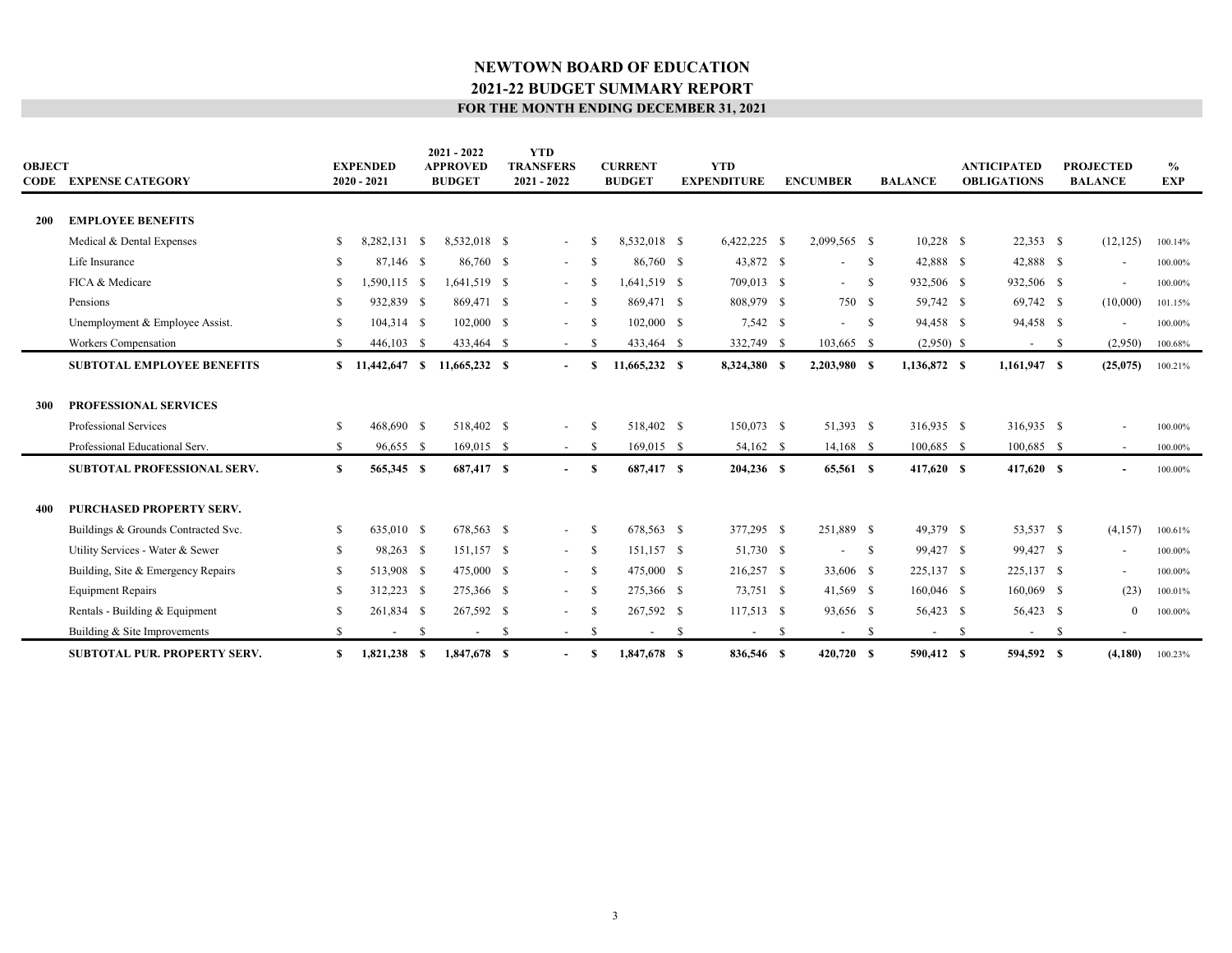| <b>OBJECT</b> | <b>CODE EXPENSE CATEGORY</b>          |              | <b>EXPENDED</b><br>$2020 - 2021$ |      | $2021 - 2022$<br><b>APPROVED</b><br><b>BUDGET</b> | <b>YTD</b><br><b>TRANSFERS</b><br>2021 - 2022 |               | <b>CURRENT</b><br><b>BUDGET</b> | <b>YTD</b><br><b>EXPENDITURE</b> | <b>ENCUMBER</b>          |      | <b>BALANCE</b>   | <b>ANTICIPATED</b><br><b>OBLIGATIONS</b> | <b>PROJECTED</b><br><b>BALANCE</b> | $\%$<br><b>EXP</b> |  |
|---------------|---------------------------------------|--------------|----------------------------------|------|---------------------------------------------------|-----------------------------------------------|---------------|---------------------------------|----------------------------------|--------------------------|------|------------------|------------------------------------------|------------------------------------|--------------------|--|
|               |                                       |              |                                  |      |                                                   |                                               |               |                                 |                                  |                          |      |                  |                                          |                                    |                    |  |
| 500           | <b>OTHER PURCHASED SERVICES</b>       |              |                                  |      |                                                   |                                               |               |                                 |                                  |                          |      |                  |                                          |                                    |                    |  |
|               | <b>Contracted Services</b>            |              | 982,236 \$                       |      | 698,975 \$                                        | 84,000 \$                                     |               | 782,975 \$                      | 421,487 \$                       | 177,902 \$               |      | 183,585 \$       | 236,397 \$                               | (52, 811)                          | 106.74%            |  |
|               | <b>Transportation Services</b>        | <sup>S</sup> | 4,015,701 \$                     |      | 4,571,980 \$                                      | $\sim$                                        | <sup>\$</sup> | 4,571,980 \$                    | 1,830,862 \$                     | 2,116,860 \$             |      | 624,258 \$       | 504,290 \$                               | 119,968                            | 97.38%             |  |
|               | Insurance - Property & Liability      | S.           | 402,662 \$                       |      | 385,500 \$                                        | $\sim$                                        | -S            | 385,500 \$                      | 304,990 \$                       | 81,583 \$                |      | $(1,073)$ \$     | 30,000 \$                                | (31,073)                           | 108.06%            |  |
|               | Communications                        |              | 157,606 \$                       |      | 128,815 \$                                        | $\sim$                                        | -S            | 128,815 \$                      | 96,798 \$                        | 53,684 \$                |      | $(21,667)$ \$    | $(14,580)$ \$                            | (7,087)                            | 105.50%            |  |
|               | <b>Printing Services</b>              | S.           | 25,333 \$                        |      | $26,169$ \$                                       | $\sim$                                        | -S            | $26,169$ \$                     | $3,162$ \$                       | $\overline{\phantom{a}}$ | - \$ | 23,007 \$        | 23,007 \$                                |                                    | 100.00%            |  |
|               | Tuition - Out of District             |              | 3,431,665 \$                     |      | 3,373,676 \$                                      | $\sim$ $-$                                    | -8            | 3,373,676 \$                    | 1,673,792 \$                     | 2,822,800 \$             |      | $(1,122,917)$ \$ | $(1,050,347)$ \$                         | (72, 570)                          | 102.15%            |  |
|               | Student Travel & Staff Mileage        | \$.          | 157,629                          | -S   | 221,571 \$                                        | $\sim$                                        | -S            | 221,571 \$                      | 69,493 \$                        | 82,551 \$                |      | 69,527 \$        | 69,527 \$                                | $\sim$                             | 100.00%            |  |
|               | <b>SUBTOTAL OTHER PURCHASED SERV.</b> | \$           | 9,172,832 \$                     |      | 9,406,686 \$                                      | 84,000 \$                                     |               | 9,490,686 \$                    | 4,400,585 \$                     | 5,335,380 \$             |      | $(245,279)$ \$   | $(201,706)$ \$                           | (43, 573)                          | 100.46%            |  |
|               |                                       |              |                                  |      |                                                   |                                               |               |                                 |                                  |                          |      |                  |                                          |                                    |                    |  |
| 600           | <b>SUPPLIES</b>                       |              |                                  |      |                                                   |                                               |               |                                 |                                  |                          |      |                  |                                          |                                    |                    |  |
|               | Instructional & Library Supplies      | S.           | 826,451 \$                       |      | 773,786 \$                                        | $\sim$                                        | -S            | 773,786 \$                      | 392,748 \$                       | 109,756 \$               |      | 271,282 \$       | 271,282 \$                               |                                    | 100.00%            |  |
|               | Software, Medical & Office Supplies   |              | 214,286                          | - \$ | 214,816 \$                                        | $\sim$                                        | - \$          | 214,816 \$                      | 88,741 \$                        | 52,243 \$                |      | 73,832 \$        | 73,832 \$                                | $\overline{\phantom{a}}$           | 100.00%            |  |
|               | <b>Plant Supplies</b>                 |              | 622,223 \$                       |      | 391,100 \$                                        | $\sim$                                        | -S            | 391,100 \$                      | 217,785 \$                       | 36,700 \$                |      | 136,615 \$       | 136,615 \$                               | $\overline{\phantom{a}}$           | 100.00%            |  |
|               | Electric                              |              | 801,953 \$                       |      | 1,043,970 \$                                      | $\sim$                                        |               | 1,043,970 \$                    | 448,253 \$                       | $\sim$                   | - \$ | 595,717 \$       | 584,717 \$                               | 11,000                             | 98.95%             |  |
|               | Propane & Natural Gas                 |              | 357,556 \$                       |      | 416,899 \$                                        | $\sim$                                        | -S            | 416,899 \$                      | 111,038 \$                       | $\sim$ 100 $\mu$         | -S   | 305,861 \$       | 297,861 \$                               | 8,000                              | 98.08%             |  |
|               | Fuel Oil                              |              | 55,386 \$                        |      | 63,000 \$                                         | $\sim$                                        | - \$          | 63,000 \$                       | $22,285$ \$                      | $\sim$                   | - S  | 40,715 \$        | 40,715 \$                                |                                    | 100.00%            |  |
|               | Fuel for Vehicles & Equip.            |              | 160,849                          | - \$ | 202,401 \$                                        | $\overline{\phantom{0}}$                      | -S            | 202,401 \$                      | 72,484 \$                        | $\sim$                   | -S   | 129,917 \$       | 122,917 \$                               | 7,000                              | 96.54%             |  |
|               | Textbooks                             |              | 417,222 \$                       |      | 275,067 \$                                        | $\sim$                                        | -S            | 275,067 \$                      | 56,331 \$                        | $14,045$ \$              |      | 204,691 \$       | 204,691 \$                               |                                    | 100.00%            |  |
|               | <b>SUBTOTAL SUPPLIES</b>              | S.           | 3,455,926 \$                     |      | 3,381,039 \$                                      |                                               | -S            | 3,381,039 \$                    | 1,409,665 \$                     | 212,744 \$               |      | 1,758,630 \$     | 1,732,630 \$                             | 26,000                             | 99.23%             |  |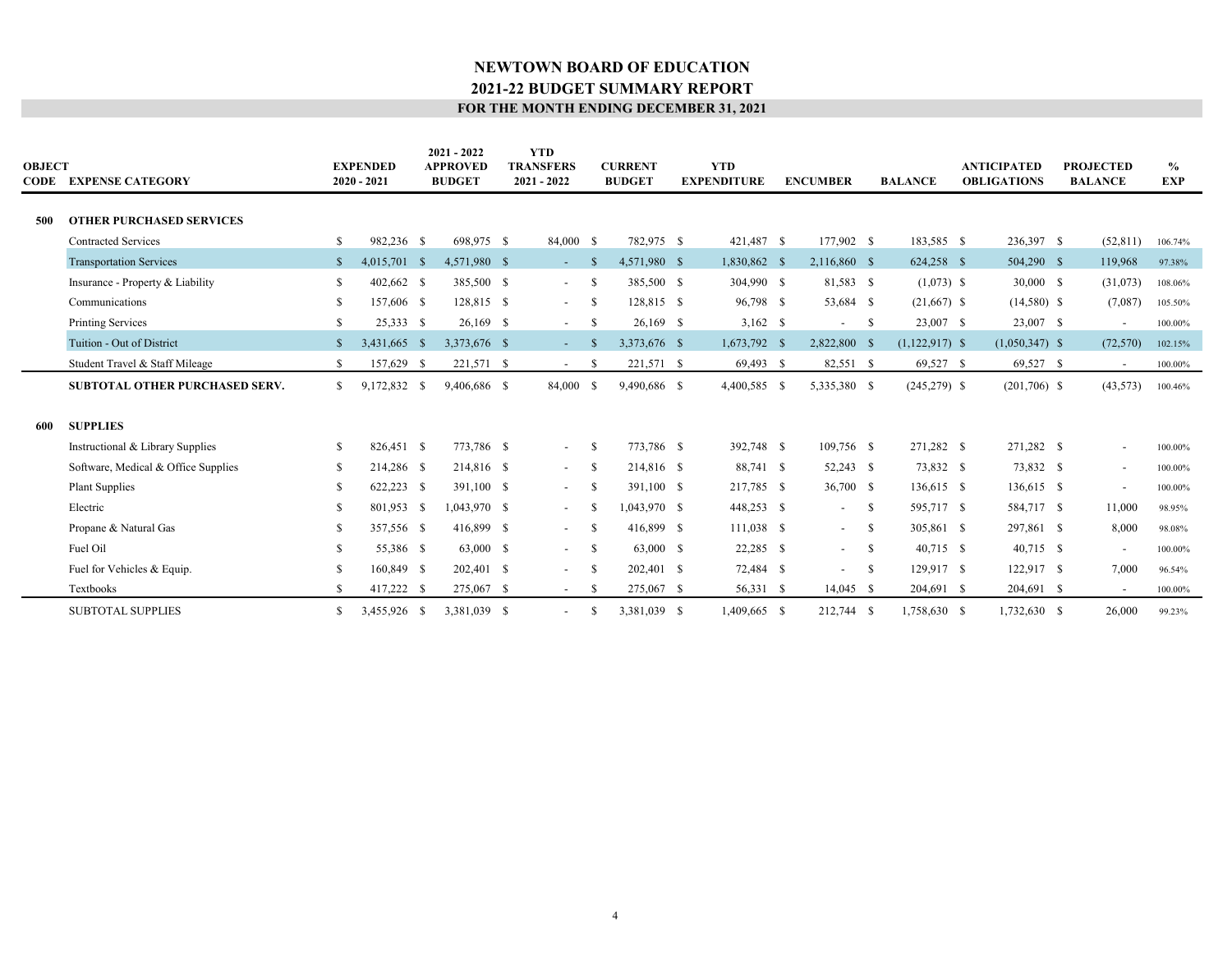| <b>OBJECT</b> | <b>CODE EXPENSE CATEGORY</b>                                                     |                   | <b>EXPENDED</b><br>$2020 - 2021$ |          | 2021 - 2022<br><b>APPROVED</b><br><b>BUDGET</b> |               | <b>YTD</b><br><b>TRANSFERS</b><br>2021 - 2022 |              | <b>CURRENT</b><br><b>BUDGET</b>  | <b>YTD</b><br><b>EXPENDITURE</b> |                  | <b>ENCUMBER</b>                  |              | <b>BALANCE</b>               |          | <b>ANTICIPATED</b><br><b>OBLIGATIONS</b> |                               | <b>PROJECTED</b><br><b>BALANCE</b> | $\%$<br><b>EXP</b>      |
|---------------|----------------------------------------------------------------------------------|-------------------|----------------------------------|----------|-------------------------------------------------|---------------|-----------------------------------------------|--------------|----------------------------------|----------------------------------|------------------|----------------------------------|--------------|------------------------------|----------|------------------------------------------|-------------------------------|------------------------------------|-------------------------|
| 700           | <b>PROPERTY</b>                                                                  |                   |                                  |          |                                                 |               |                                               |              |                                  |                                  |                  |                                  |              |                              |          |                                          |                               |                                    |                         |
|               | Technology Equipment                                                             | \$                | 803,761 \$                       |          | 130,960 \$                                      |               | $- S$                                         |              | 130,960 \$                       | $24,255$ \$                      |                  | 25,000 \$                        |              | 81,705 \$                    |          | 81,705 \$                                |                               | $\overline{\phantom{a}}$           | 100.00%                 |
|               | Other Equipment                                                                  | $\mathbf{s}$      | 159,701 \$                       |          | 137,152 \$                                      |               | $-$ \$                                        |              | 137,152 \$                       | 21,679 \$                        |                  | $106,298$ \$                     |              | 9,175 \$                     |          | 76,436 \$                                |                               | (67,261)                           | 149.04%                 |
|               | <b>SUBTOTAL PROPERTY</b>                                                         | $\mathbb{S}$      | 963,462 \$                       |          | 268,112 \$                                      |               | $-$ \$                                        |              | 268,112 \$                       | 45,934 \$                        |                  | 131,298 \$                       |              | 90,880 \$                    |          | 158,141 \$                               |                               | (67,261)                           | 125.09%                 |
| 800           | <b>MISCELLANEOUS</b>                                                             |                   |                                  |          |                                                 |               |                                               |              |                                  |                                  |                  |                                  |              |                              |          |                                          |                               |                                    |                         |
|               | <b>Memberships</b>                                                               | <sup>\$</sup>     | 66,663 \$                        |          | 74,119 \$                                       |               | $-$ \$                                        |              | 74,119 \$                        | 51,902 \$                        |                  | 601 \$                           |              | 21,616 \$                    |          | 21,616 \$                                |                               | $\sim$                             | 100.00%                 |
|               | <b>SUBTOTAL MISCELLANEOUS</b>                                                    | $\mathbf{s}$      | 66,663 \$                        |          | 74,119 \$                                       |               | $- S$                                         |              | 74,119 \$                        | 51,902 \$                        |                  | 601 \$                           |              | 21,616 \$                    |          | 21,616 \$                                |                               | $\sim$                             | 100.00%                 |
| 910           | <b>SPECIAL ED CONTINGENCY</b>                                                    | $\mathbf{s}$      | $\sim$                           | <b>S</b> | 100,000 S                                       |               | $\sim$                                        | $\mathbf{s}$ | 100,000 S                        | $\sim 100$                       | $\mathbf{s}$     | $\sim$                           | $\mathbf{s}$ | 100,000 S                    |          | $\sim$                                   | $\mathbf{s}$                  | 100,000                            | $0.00\%$                |
|               | <b>TOTAL LOCAL BUDGET</b>                                                        |                   |                                  |          | \$ 78,624,538 \$ 79,697,698 \$                  |               |                                               |              | $-$ \$ 79,697,698 \$             | 36,694,614 \$                    |                  | 37,597,758 \$                    |              | 5,405,326 \$                 |          | 5,223,780 \$                             |                               | 181,546                            | 99.77%                  |
|               | <b>SPECIAL REVENUES</b><br><b>EXCESS COST GRANT REVENUE</b>                      |                   | <b>EXPENDED</b><br>2020-2021     |          |                                                 |               | <b>APPROVED</b><br><b>BUDGET</b>              |              | <b>PROJECTED</b><br>1-Dec        | <b>PROJECTED</b><br>1-Mar        |                  | <b>ESTIMATED</b><br><b>Total</b> |              | <b>VARIANCE</b><br>to Budget |          | <b>FEB DEPOSIT</b>                       |                               | <b>MAY DEPOSIT</b>                 | $%$ TO<br><b>BUDGET</b> |
| 51266         | Special Education Svcs Salaries ECG                                              | $\mathcal{S}_{0}$ | (30, 492)                        |          |                                                 | $\mathcal{S}$ | $(36,710)$ \$                                 |              | (2, 613)                         |                                  | $\boldsymbol{s}$ | $(2,613)$ \$                     |              | (34,097)                     |          |                                          |                               |                                    | 7.12%                   |
| 54116         | Transportation Services - ECG                                                    | $\mathcal{S}$     | (257, 766)                       |          |                                                 | $\mathcal{S}$ | $(362,617)$ \$                                |              | (316, 467)                       |                                  | $\mathcal{S}$    | $(316, 467)$ \$                  |              | (46, 150)                    |          |                                          |                               |                                    | 87.27%                  |
| 54160         | Tuition - Out of District ECG                                                    | $\mathcal{S}$     | (1, 196, 501)                    |          |                                                 | $\mathcal{S}$ | $(1,261,493)$ \$                              |              | (1, 177, 347)                    |                                  | $\mathbf{s}$     | $(1, 177, 347)$ \$               |              | (84, 146)                    |          |                                          |                               |                                    | 93.33%                  |
|               | Total                                                                            | $\mathcal{S}$     | (1, 484, 759)                    |          |                                                 | $\mathbf{s}$  | $(1,660,820)$ \$                              |              | $(1, 496, 427)$ \$               |                                  | $\mathbf{s}$     | $(1,496,427)$ \$                 |              | $(164,393)$ \$               |          | <b>Total</b>                             | $\mathcal{S}$<br>$\mathbf{s}$ |                                    | 90.10%                  |
|               | SDE MAGNET TRASNPORTATION GRANT                                                  | $\mathcal{S}$     | (5,200)                          |          |                                                 | S             | $(20,800)$ \$                                 |              | (13,000)                         |                                  | s                | $(13,000)$ \$                    |              | (7,800)                      |          |                                          |                               |                                    | 62.50%                  |
|               | <b>OTHER REVENUES</b><br><b>BOARD OF EDUCATION FEES &amp; CHARGES - SERVICES</b> |                   |                                  |          |                                                 |               |                                               |              | <b>APPROVED</b><br><b>BUDGET</b> | <b>ANTICIPATED</b>               |                  | <b>RECEIVED</b>                  |              | <b>BALANCE</b>               |          | $\frac{6}{9}$<br><b>RECEIVED</b>         |                               |                                    |                         |
|               | <b>LOCAL TUITION</b>                                                             |                   |                                  |          |                                                 |               |                                               |              | \$32,430                         |                                  |                  | \$22,389                         |              | \$10,041                     |          | 69.04%                                   |                               |                                    |                         |
|               | HIGH SCHOOL FEES FOR PARKING PERMITS                                             |                   |                                  |          |                                                 |               |                                               |              | \$30,000                         |                                  |                  |                                  |              | \$30,000                     | $0.00\%$ |                                          |                               |                                    |                         |
|               | <b>MISCELLANEOUS FEES</b>                                                        |                   |                                  |          |                                                 |               |                                               |              | \$6,000                          |                                  | \$1,059          |                                  |              | \$4,941                      |          | 17.65%                                   |                               |                                    |                         |
|               | TOTAL SCHOOL GENERATED FEES                                                      |                   |                                  |          |                                                 |               |                                               |              | \$68,430                         |                                  |                  | \$23,448                         |              | \$44,982                     |          | 34.27%                                   |                               |                                    |                         |
|               | <b>OTHER GRANTS</b>                                                              |                   |                                  |          |                                                 |               |                                               |              | FULL BUDGET 21-22 BUDGET         | <b>YTD EXPENSE</b>               |                  | <b>ENCUMBER</b>                  |              | <b>BALANCE</b>               |          |                                          |                               |                                    |                         |
|               | <b>ESSER II</b><br>ESSER III (estimated \$809k for 21-22 use)                    |                   |                                  |          |                                                 | \$625,532     | \$1,253,726                                   |              | \$625,532<br>\$809,095           | \$247,006<br>\$402,216           |                  | \$326,989<br>\$335,226           |              | \$51,537<br>\$71,653         |          | 91.76%<br>91.14%                         |                               |                                    |                         |